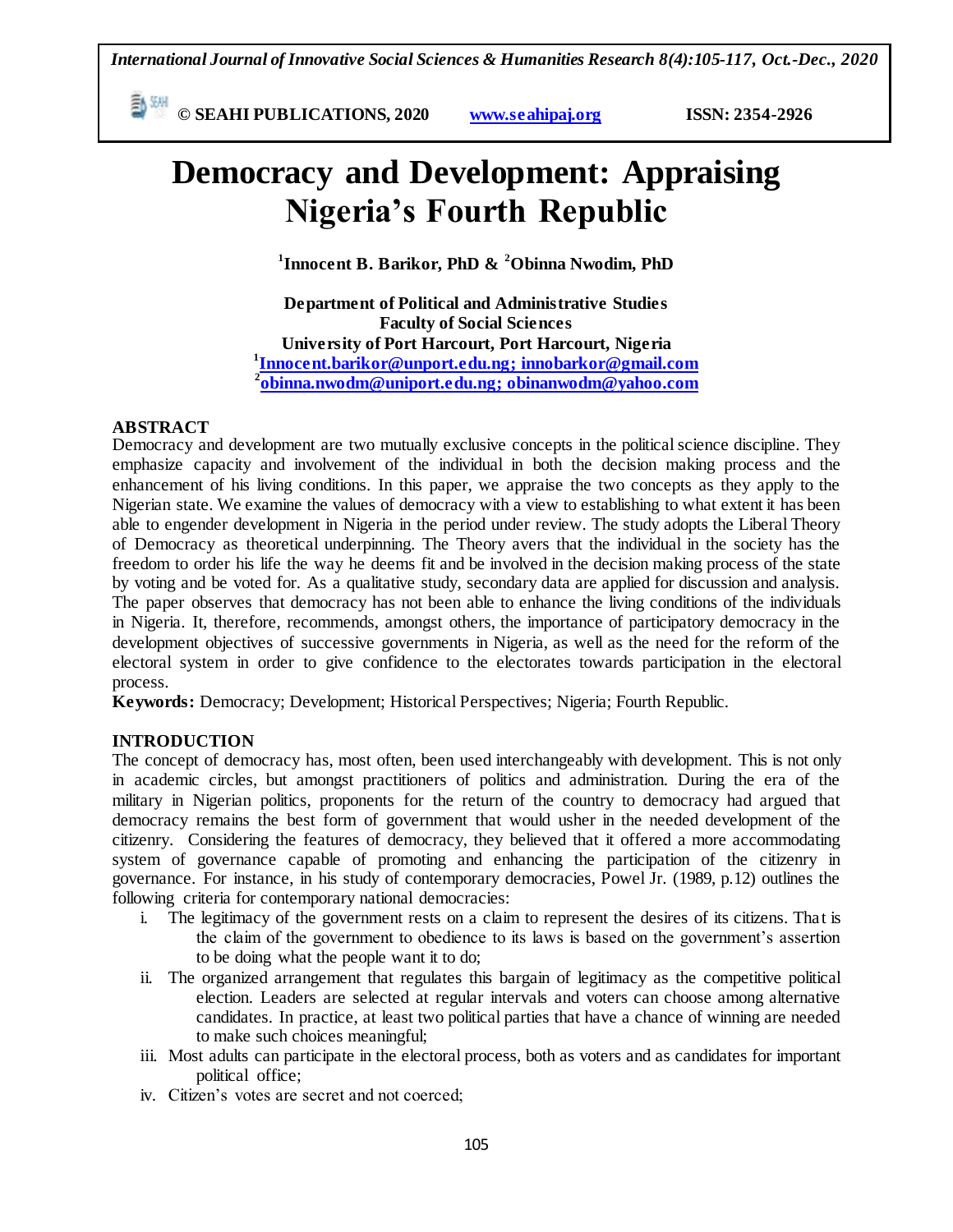v. Citizens and leaders enjoy basic freedom of speech, press, assembly and organization. Both established parties and new ones can work to gain members and votes.

Arguments and propositions of the advantages of democracy were buttressed by the fact that the international community championed by the United States of America encouraged countries of the world, particularly those of the African continent to toe the lines of democracy. As a matter of fact, the argument at the time was that African states experienced poor governance largely due to their non-democratization. Hinged on this perspective, Nigerians and indeed all and sundry agitated seriously for a return to democracy after so many years of military dictatorship. In 1999, a new democratic dispensation was ushered into the country. After over 20 years of return to democracy in Nigeria, we ask, if the yearnings and aspirations of the citizenry been achieved?

It is against this backdrop that this paper examines democracy in Nigeria and the emergence of democratic institutions, representative government and the rule of law in the Fourth Republic and whether they have brought about improved living standard of the citizenry. We hope to achieve this by discussing they have orought about improved iving standard or the cluzelity. We hope to achieve this by discussing the theoretical framework that underpins this discourse and then some conceptualizations of key words that would guide the context of our discourse. We shall discuss the concepts of democracy and development as seen by other scholars, then we present data obtained in the course of the study which shall form the premise of our analyses and discussion and based on our analysis we shall conclude and well-expression and based on our analysis we shall conclude and make recommendations.

#### **Conceptual clarifications**

**Democracy:** Democracy here implies the right of citizens to determine their form of government, choose **Exhibitracy.** Democracy here implies the right of entaxits to determine their form of government, choose those who will constitute that government, as well as how they would be governed. It also requires that government be responsive to the preferences of citizens, and that each citizen"s preferences be weighted relatively equal (Obasanjo and Mabogunje, 1992). Democracy is instructively about the participation of the individuals, the promotion and enhancement of his welfare, his involvement in the choice of who makes decision on his behalf and how the decisions are made. The absence and lack of any of these is models of which makes decision on his behalf and how the decisions are made. The absence and lack of any of these is termed undemocratic. In a democracy, the people make choice of those who would lead and direct their affairs, devoid of compulsion. According to Cummings and Wise, (1997, p. 76) "Democracy accrues with it the concept of majority rule. Everyone is free to vote, but normally, whoever gets the most votes wins the election and represents the people. For Damond (1999, p. 29), Democracy is simply rule by the majority.

**Development:** The concept of development is a man-centred phenomenon. It refers to the durable social and economic progress of the people. It means the improvement in the living conditions, which economic growth and industrialization are essential components. For the purpose of clarity and conceptualization, development is more than the passage from poor to rich, from traditional or rural setting to a sophisticated and urban one. Development here does not only imply the idea of economic progress, it also involves greater human dignity, security, justice and equity. Development is a movement from political, economic or social exploitation. It adds value, quality and worth to life and gives the individual the opportunity to express himself or herself and apply such expressions to the improvement of the society. As a matter of reality a developed society is that which affords the individual opportunity to influence decisions in the state as well as be part and parcel of the implementation of such decisions.

**Fourth Republic:** Nigeria has undergone various epoch in her democratic history. The first, beginning from 1963 to January 16, 1966 when the civilian regime was overthrown. The second was from October 1, 1979 to December 31 1983 when the military once again seized power. The botched third republic was during the Babangida transition prpogramme that ended with the annulled June 12 1993 election. The Fourth Republic emerged on May 29 1999.

**Nigeria:** Nigeria here implies the sovereign and independent state called the Federal Republic of Nigeria geographically located in West African sub region. Colonized by the British, the country gained political independence on October 1, 1960. Nigeria is presently comprised of thirty –six (36) states and a Federal Capital Territory located in Abuja, as well as 774 local government areas. Since independence, Nigeria has experienced both military and civilian administrations. The military ruling for twenty-nine years,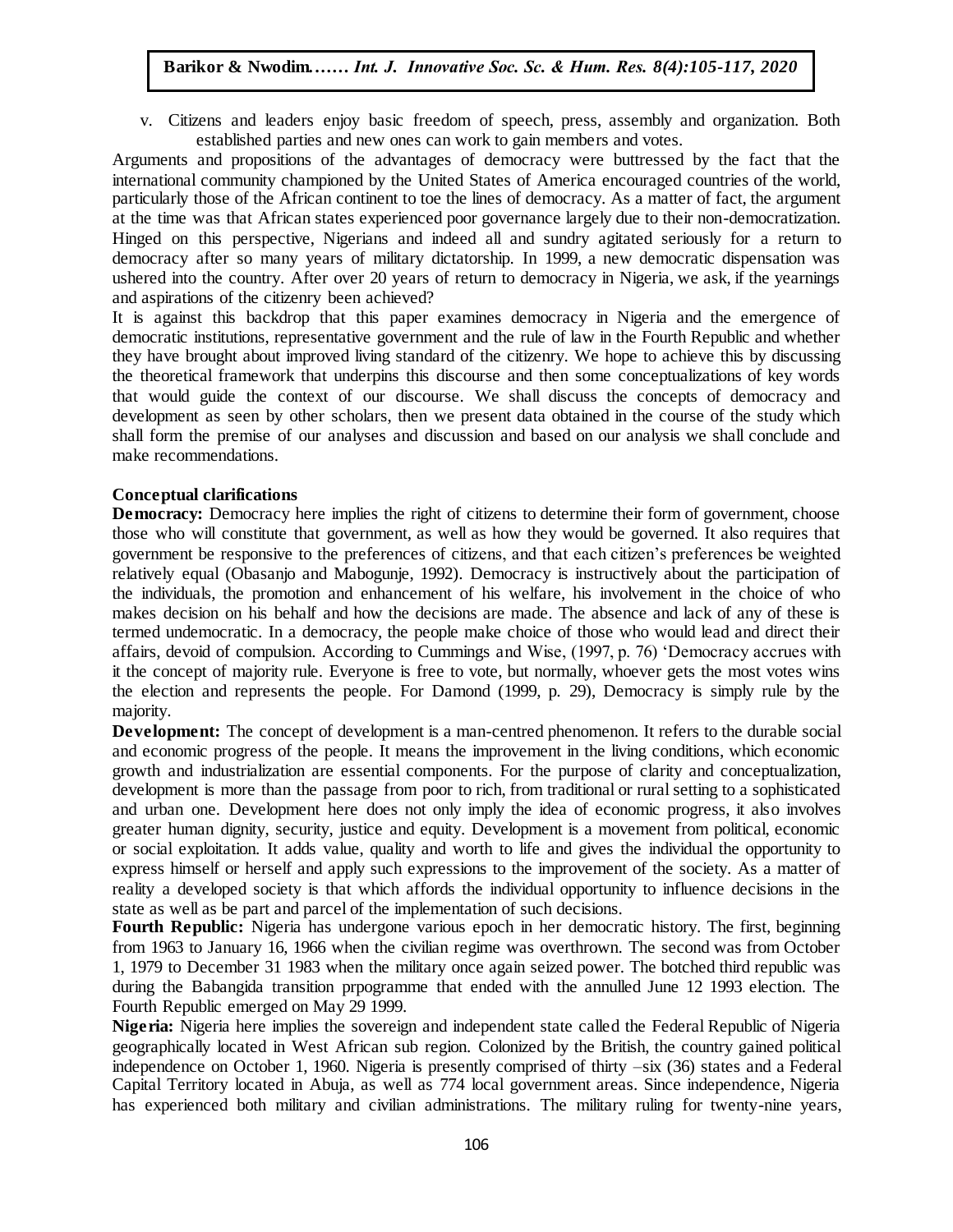while the civilian administration ruling for thirty years. The current regime which has President While the elyman administration runng for thirty years. The editem regime which has resistent Muhammadu Buhari in charge of affairs was ushered in on May 29, 2015. However, since May 29, 1999, Nigeria has witnessed uninterrupted democratic regimes. Nigeria is a multi-ethnic state with over 250 ethnic groups (Nwodim and Barikor, 2019), as well as practices a multi-party democracy. In addition, the country practices a presidential system of government which it adopted in 1979. There is also the existence of a bi-cameral legislature- Senate and House of Representatives. The presidential system of existence of a bi-cameral legislature- Senate and House of Representatives. The presidential system of government makes the practice of separation of powers between the various arms of government possible. Given its huge population as Africa"s most populous country, as well as its enormous human, natural and material resources, Nigeria, Nigeria plays a dominant role in the socio-political and economic affairs of the African continent the African continent.

#### **Theoretical Framework**

A theory provides the path way for the understanding of a phenomenon. Consequently to properly place this study in line with formal scientific enquiry, we adopt the Liberal Democratic Theory of Democracy this study in line with formal scientific enquiry, we adopt the Liberal Democratic Theory of Democracy as theoretical underpinning. The theory has at various times been viewed as a western concept of explanation and justification of democracy ant its values and why it should be embraced. A number of scholars such as C.B. Macpherson; Robert Dahl, Joseph Schumpeter, amongst others have been identified as proponents of this Theory (Nwodim, 2018). The Liberal Democracy Theory avers that the individual in as proponents of this Theory (Nwodim, 2018). The Liberal Democracy Theory avers that the individual in the society has the freedom to order his life the way he deems fit and be involved in the decision making process of the state by voting and be voted for. In order words, participatory democracy provides a veritable opportunity for responsive governance since the citizenry would be involved in the process of decision making. In other words, when the people are involved in the decision making process that bother decision on their lives, the likelihood for responsible governance manifest thereby bring about the overall development of the citizenry. The Liberal Democratic Theory affords the individual the opportunity to lead a descent life, have and improved standard of living and by extension initiating good governance in the society. Based on the assumption that liberal representative democracy has been accepted as the best the society. method of managing political affairs (Lukeman, et al., 1998, p.129), it adheres to the principle of strict compliance to the rule of law. However the Liberal Democratic perspective has been criticized by scholars over its westernized values and orientations that do not seem to be in consonance and agreement with the culture and values of the developing countries of the Third World. Liberal democracy which seems largely acceptable is a procedural and institutional arrangement for arriving at political decisions in which individuals acquire power to decide by means of competitive struggle for the people's vote (Dahl, 2000; Diamond, 1999; Plattner, 2010; Weghorts and Lindberg, 2011, Mgba, 2019).

#### **METHODOLOGY**

This research is historical, descriptive and qualitative and so we adopt secondary data from the National Bureau of Statistics (NBS). Books, journals, periodicals, newspapers and magazines, as well as other on line materials also provided useful insights that enabled proper discussion and analysis in the study. The information generated provided a bass for logical analysis, discussion and conclusion. The study adopts the poverty headcount of citizens, Education Index, Life Expectancy, and Human Development Index as tools for measuring and analyzing development. These tools are adopted because they are integral factors is assessing development since they have far reaching implication on determining the level of welfare and standard of living of the people. We consider these appropriate because at the global level, the United Nations in 1990 had resolved to adopt a system of measuring development through the recognition of people as the real wealth of nations, thus making the well-being of the populace a major consideration in determining the progress of a nation.

#### **The Problem**

The manner that the process of democratization has been pursued, particularly in the 1980s and 90, has presented it as the most formidable system of government that would bring the needed development to states, particularly Third World states of Africa, Latin America and Asia. Consequent upon this there was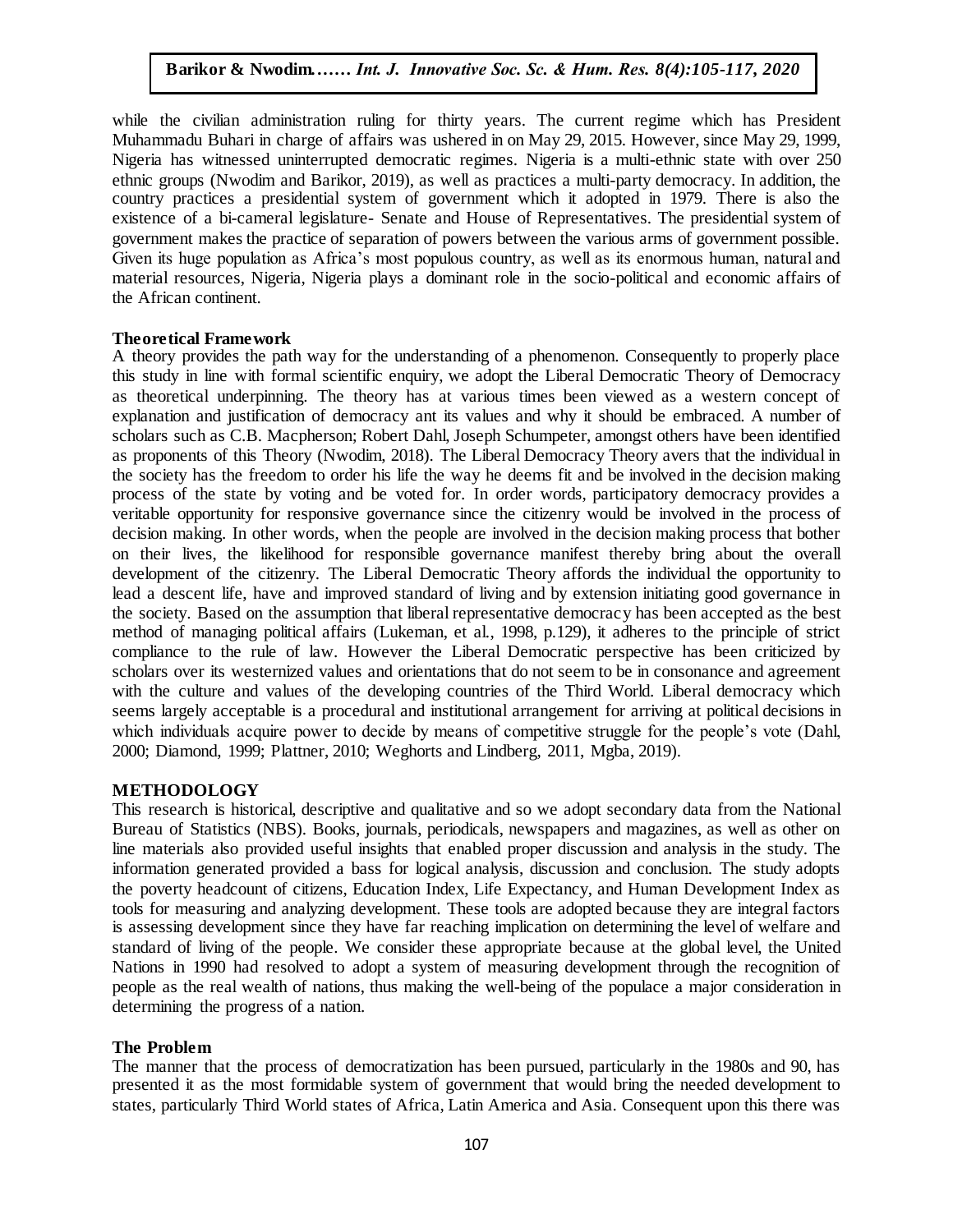the pressure for countries that are yet to embrace democracy democratize. Efforts were made by western democracies to demonize the military regimes and dictatorships that existed at the time. In Nigeria, civil society groups and pro-democracy organizations mounted pressure on the military regimes at the time to democratize. The popular view was that the worst democracy was better than the best or most benevolent military regime or dictatorship. The long and intense struggle for democracy saw the emergence of a new democratic dispensation in 1999. Consequent upon this, the popular phrase, dividends of democracy" emerged in the Nigerian political lexicon. No doubt, the citizens hoped for a better deal in terms of good governance, transparency and accountability by the political leadership which would in turn lead to more stable, egalitarian, participatory governance that would be responsive to the needs and aspirations of the people. The question arises, to what extent has the yearnings and aspirations of the citizenry for a better standard of living been realized. Perhaps, this is what prompts Lale (2019) to assert that: "Today, there is no gainsaying the fact that Nigeria is in the grip of a "democratic recession" that has affected the entire gamut of nation building. The failure of our leaders to deliver on the promises of democracy poses a major challenge to the legitimacy of the state as an instrument of social transformation."

#### **Objectives**

The objectives of this study are:

- i. To examine the relationship between democracy and development;
- ii. To investigate if democracy, as practiced in Nigeria has been able to promote development
- iii. To ascertain what brand on democracy that is operational in Nigeria

#### **Research Questions**

Following the objectives, the study attempts to answer the following questions:

- i. What is the relationship between democracy and development;
- ii. Has democracy as [practiced in Nigeria been able promote development?
- iii. What is the brand of democracy that is operational in Nigeria?

## **Overview Of Democracy**

Some scholars argue that democracy has, in recent times, acquired a universal status that has come to be formidable and attractive (Onyeukwu and Orji, 2019). Perhaps this is attributed to the fact that nearly all countries of the world practice one form of democracy or the other. The system of government provides some unique features that may have attracted some elements of representative governance, even as practitioners and scholars have x-rayed the concept. Obasanjo and Mabogunje (1992) examine democracy both as an ideology and as politics. For them, democracy as an ideology is the philosophy of governance which is at high premium on the basic freedom or fundamental rights of the citizen, the rule of law, the right of property, the free flow of information and the right of choice between alternatives. In the face of this assertion, Ogali (2019) argues that democracy even in the classical form has its limitations based on constitutional citizenship rights. In these regards, Nna and Pabon (2019) cites Ake (1997) as stating that the Greek practice of democracy manifested in the expression of popular power in the rule by the demos but, however, in its classical form democracy constituted a threat to the emerging bourgeois class and opposed it. Democracy has joined state building and the rule of law as a component of political development (Fukuyama, 2012). In the thinking of Fukuyama (2012), the shift of democracy was a result of millions of formerly passive individuals around the world organizing themselves and participating in the political life of their societies. Such social mobilization was the result of increased education and the need for people to have a voice in the way they are governed. It is important to note that despite the new and positive face of democracy, the concept has evolved over a long period of time with scholars at various times proffering their views on it. Plato saw democracy as an ordinary immoral system which produced dangerous individualist tendencies for private property and wealth, describing it as government of shoemakers and shop keepers (Onyeukwu and Oriji, 2019). For Aristotle democracy was poorly rated in his description of the various forms of government Ndu, (1998). According to Held (1981), the history of the idea of democracy is both curious and puzzling. He avers that from records, little is said about democracy from Ancient Greece to  $18<sup>th</sup>$  century Europe and North America and that the widespread adherence to democracy as a suitable form of organizing political life is less than a hundred years old.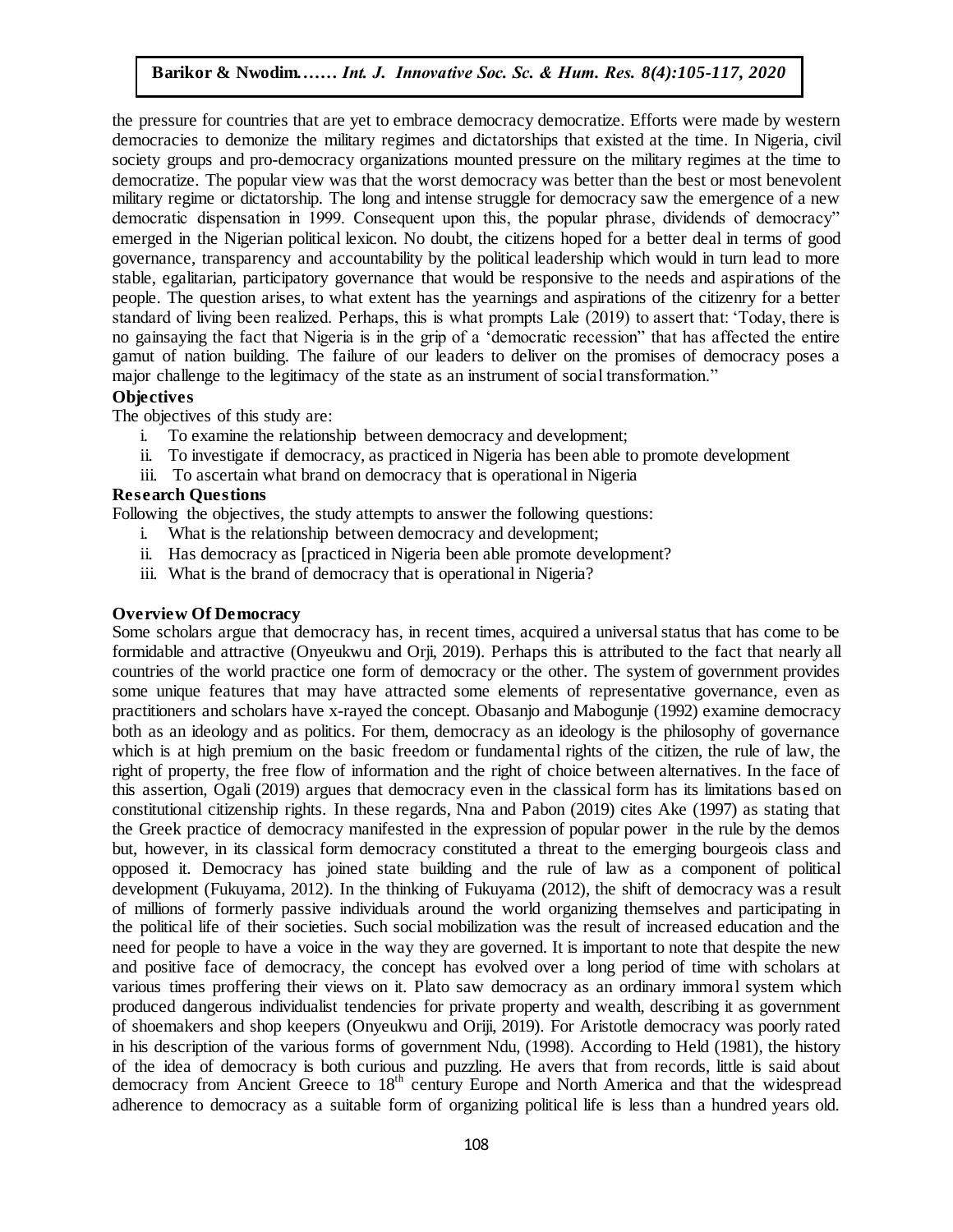This assumption of Held is strengthened by Levin (1920, p 39) when he argues that "with the American This assumption of 1real is such ginerical by EUVIII (1920, p 39) when he argues that with the African Revolution of 1776 and French Revolution of 1789, democracy had reemerged to become modern."

Democracy is a political system that is guided by a set of ideals towards achieving the conditions of its own ideal. Ojo (1999, p. 197). Examining the various theories of democracy, Onyeukwu and Oriji (2019, p 65) opine that all the theories of democracy, whether it is liberal, socialist or mixed, sought a democracy p by opine that an the theories of definition, whether it is notifial, socialist of final capacity in which the people would have some real decision making power over and above the formal consent of electoral choice; a democracy that placed emphasis on concrete political, social and economic rights of the individual, as well as the collective. Democratic rights are both economic and political and these cannot be separated from each other. A citizen or a segment of the population that is economically disempowered could be politically weakened (Ogali 2019, p. 9).

According to Platter (2010, pp 83-84), the concept of democracy is explained in the rule of the majority in free and fair election of representatives. Dalton, Shin and Jou (2007, p. 144) argue that democracy is seen in terms of the freedoms, liberties and rights, rather than from the perspective of institutional structures and governmental process. For Omoruiyi (1999), democracy stands as a cherished political system that is and governmental process. participatory and allows people to choose their leaders. Citizens are at liberty to active participation in governance and by extension, on political decision making and formulation of policy for good administration and dividend of democracy to the people. Political participation is the quintessence of democratic politics. It is not just one of the qualities of democracy; it is the major criterion for the measurement of the democratic level of societies (Steed, 1972; Barnes, et al, 1979; Kornberg and Clarke, 1992; Franklin and Ebdon, 2007; Amadi, 2019). Democracy is hinged on the idea that by men contributing their quota (skills, talents, knowledge and experiences) in the course of public decision esimbiling their quota (shalls, talents, his whelge and experiences) in the course of passic de-<br>making would better address the genuine needs of society (Laski, 2010; Dewey, 1927, Amadi, 2019).

#### **Development**

The term development is one of the most frequently used and yet one of the least adequately understood (Toyom 2001, p 24). Various scholars and authors have opined diverse meanings in an attempt to explain the concept and application of the concept of development. Mene  $(2002, p 44)$  citing Anikpo avers that classical economists see development as growth in income and infrastructural facilities, while to political scientists, it constitutes in its essence, political stability and liberation from oppression. Development occurs to medical scientist when mortality rates have been reduced and diseases have been eradicated. It involves the eradication of literacy to the educationists, while engineers and technologists view it as involving the acquisition of technology. For sociologists, it is seen as progress towards social goals" Depending on its usage, some have referred to developments from the perspective of improvement in infrastructural facilities and setting or establishment of modern infrastructure, while some others have taken it as growth in economy or advancement of economic indices in thee society. In other words, any advancement or progress in individuals, organizations and groups could be referred to as development. As regards the meaning of progress, Jike (2003) avers that progress means different things to different people: historically, material progress- growth of incomes and wealth, poverty alleviation has been the main consideration in development theory and practice. In an attempt to clarify the concept, Toyo (2003) further avers that development is often defined as the occurrence of structural or qualitative change from growth in which allegedly only quantitative changes occur. Development is more than a passage from poor to rich, from traditional or rural setting to a more sophisticated and urban one. It stretches beyond building sky scrapers and putting in place magnificent infrastructure and technological inventions (Nwodim, 2018). Development has also been seen from the perspective of economic development, social development, political development, technological developments, as well as cultural developments. Whether it is economic, political, social, cultural and technological development, the meaning of development as a concept has changed over time. Economic development refers to industrialization and the development of modern technology and productive structures that would sustain that technology. It is measured by such indicators as growth of national product (GNP), per capita income, caloric consumption, and the percentage of the workforce in secondary economic pursuits (production or manufacturing) or tertiary economic pursuits (service or informational) (Agara and Okonkwo, 2020). According to Apostolides and Moncrada (2013), the meaning of development has changed over time: in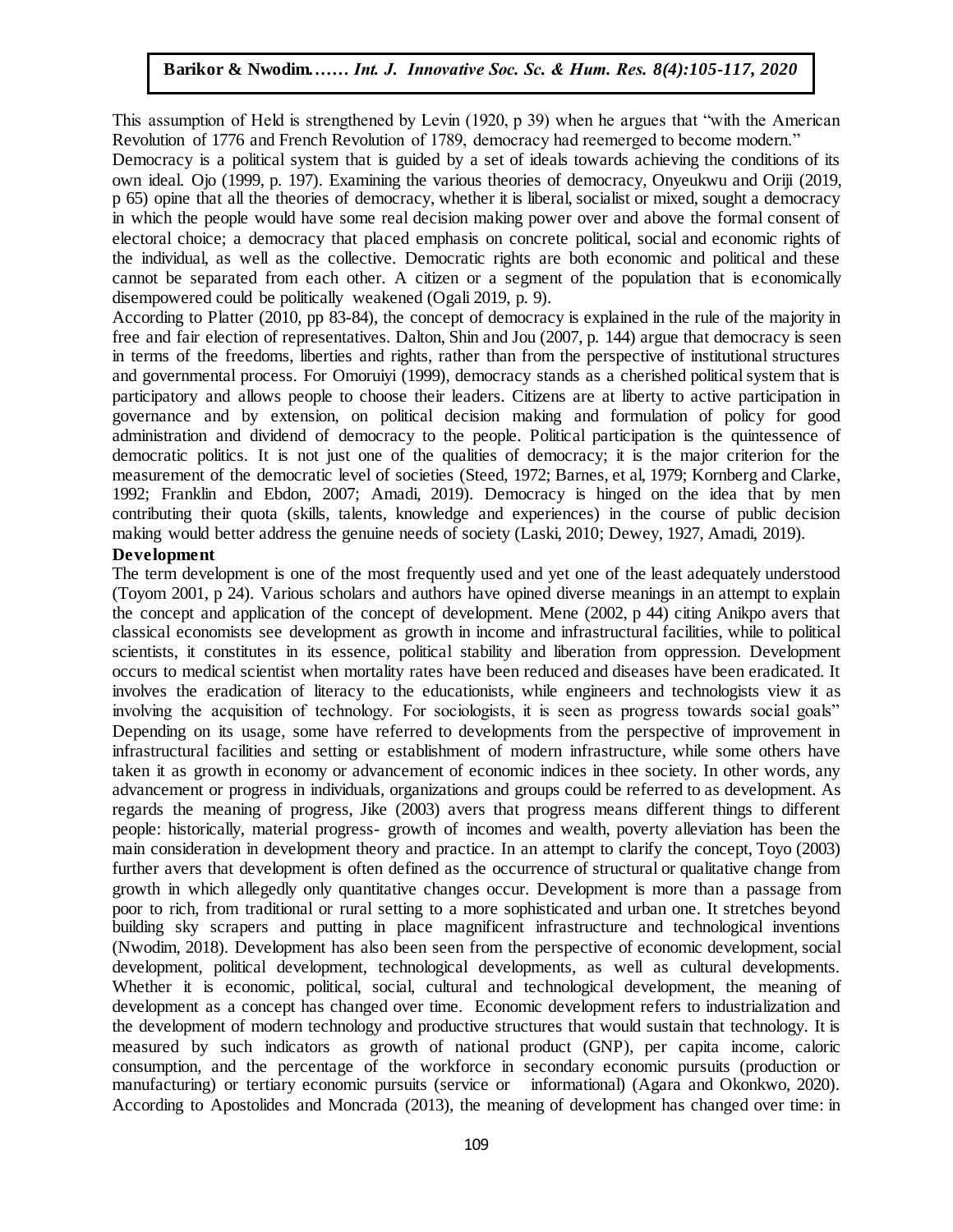addition, various groups conceived differently. As there are different disagreements due to the lack of mutual understanding between interest groups on what the true goal of what we call development is. There is also the aspect of development from the Marxist perspective and the non-Marxist orientations of development. For the purpose of this paper, development is not the volume of money in circulation in an economy or the revenue accrued to the government. For Seers (1969) development is an express manifestation that development is in relation to the people and that when we refer to development, it must be targeted at advancing the economic and social milieu of the people, including her material well-being. What this implies is that the concept of development is a man centred phenomenon. As a matter of reality, development is the durable social and economic progress of the people. It means the improvement n the living conditions, which economic growth and industrialization are essential components (Nwodim, 2018). Development is a movement from political, economic or social exploitation. It is a phenomenon that adds value and worth to life and gives the individual the opportunity to express himself/herself and apply such expressions to the improvement of the society. For Ake, development is a man-centred concept, which must focus on the improvement of the living standards of the individual. Development encompasses not only the idea of economic progress, but also greater human dignity, security, justice and equity (Nwodim, 2018). A developed society is that which affords the individual the opportunity to influence decisions in the state and also participate in the implementation of such decisions, as well as the control of the activities which affect them. According to Ake  $(1987, p.8)$  development occurs in so far as it amounts to the pursuit of objectives set by the people themselves in their own interest and pursued by means of their own resources. A people can only be the means to the end of development if they are also agents of the process. Ake"s concept of development abhors exploitation and oppression of the people. The people can only be exploited if they are not in control of the development process. If they are not in control of the development process, it will be difficult to make them agents, means and end of development (Efemini, 2002, p. 13). According to Mene (2002, p.45) In line with Ake's perceptions it suffices, however , to say that development is a qualitative change which embraces the totality of a society's historical experience. It is growth that transforms into a new phase in which there is increased skill and capacity, greater freedom, creativity, self-discipline, responsibility and material well-being, both for the individual and the entire society. For Douglas-Roche (1979, p.12) development in its fullest sense, means liberation of the human spirit made possible by securing an essential economic base. True development does not pit the spirit of man against economic progress in some kind of contest. Rather, it encompasses the wholeness of man.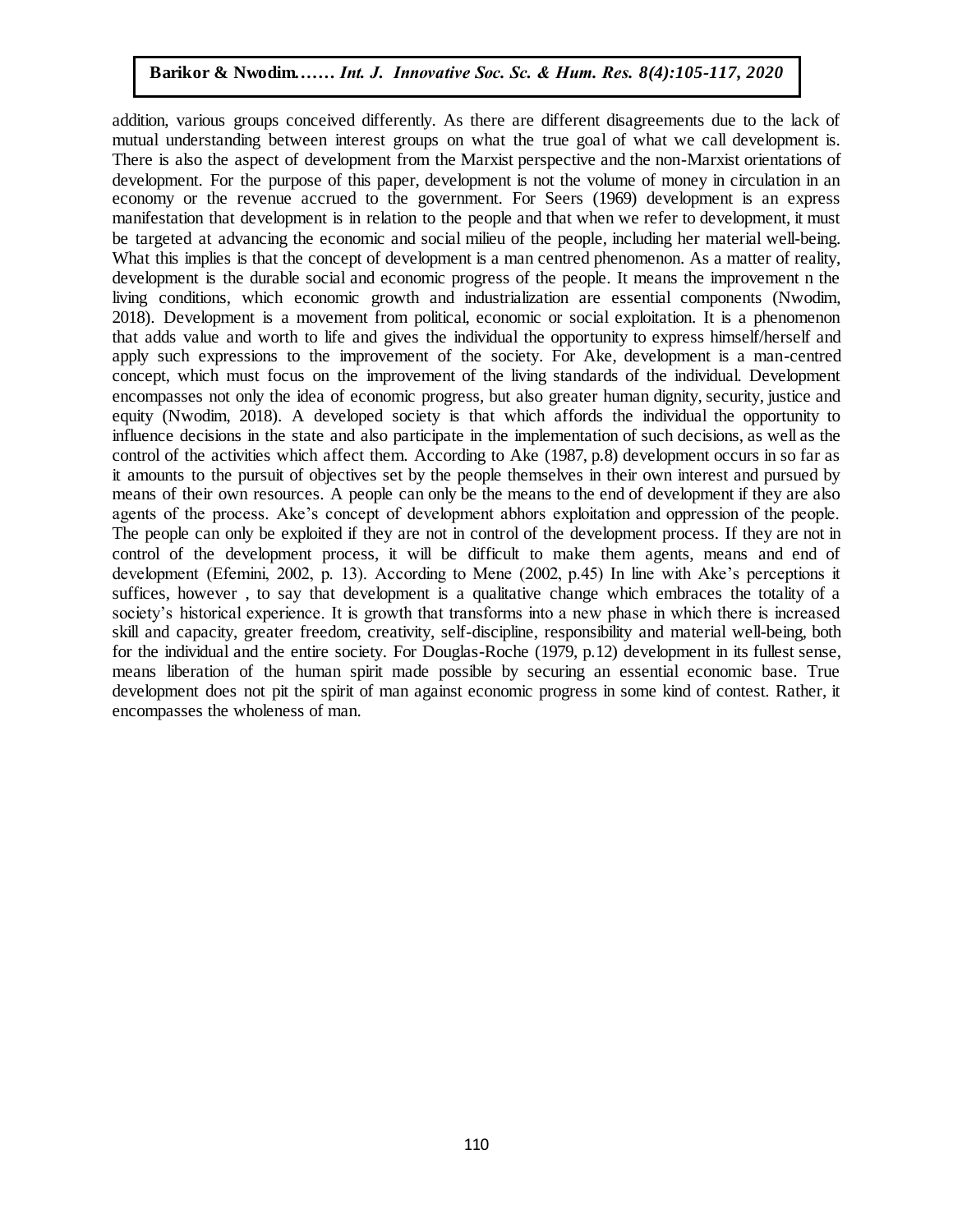## DATA PRESENTATION AND ANALYSIS

As noted earlier, the study adopts the Poverty Headcount of Citizens, Education Index, Life Expectancy, and Human Development Index as tools for measuring and analyzing development and are thus enumerated as presented by the National Bureau of Statistics indicated the level of rural poverty in Nigeria.  $A$ rugu  $\mathcal{A}$  J. Innovative Soc. Sc.  $\mathcal{A}$  Hum. Res. 8(1):1-11, 2020

**Table 1 Showing National Poverty Headcount Estimates and Number of Poor Nigerians 2003-2004 and 2009-2010.**

| 2003-2004 |                         |                          |                                  |                       |        |                                      |        |                                             |
|-----------|-------------------------|--------------------------|----------------------------------|-----------------------|--------|--------------------------------------|--------|---------------------------------------------|
|           | Head<br>Count<br>$Pa=0$ | Poverty<br>gap<br>$Pa=1$ | Severity of<br>poverty<br>$Pa=3$ | %<br>οf<br>population | $Pa=0$ | Contribution<br>to poverty<br>$Pa=1$ | $Pa=2$ | Number<br>οf<br>absolute poor<br>(millions) |
| Per       |                         |                          |                                  |                       |        |                                      |        |                                             |
| capita    |                         |                          |                                  |                       |        |                                      |        |                                             |
| National  | 64.2                    | 27.4                     | 15.0                             | 100.0                 | 100.0  | 100.0                                | 100.0  | 80.0                                        |
| Rural     | 73.4                    | 32.7                     | 18.2                             | 56.3                  | 64.4   | 67.2                                 | 68.5   | 51.5                                        |
| Urban     | 25.2                    | 20.5                     | 10.8                             | 43.7                  | 35.6   | 32.8                                 | 31.5   | 28.5                                        |

Source: National Bureau of Statistics, 2010

## Table 2 Showing National Poverty Headcount Estimates and Number of Poor Nigerians 2009-2010

| 2009-2010       |        |         |          |            |        |                 |        |            |
|-----------------|--------|---------|----------|------------|--------|-----------------|--------|------------|
|                 | Head   | Poverty | Severity | %<br>of    | $Pa=0$ | Contribution to | $Pa=2$ | Number     |
|                 | Count  | gap     | of       | population |        | poverty         |        | of         |
|                 | $Pa=0$ | $Pa=1$  | poverty  |            |        | $Pa=1$          |        | absolute   |
|                 |        |         | $Pa=3$   |            |        |                 |        | poor       |
|                 |        |         |          |            |        |                 |        | (millions) |
| Per             |        |         |          |            |        |                 |        |            |
| capita          |        |         |          |            |        |                 |        |            |
| <b>National</b> | 62.6   | 26.2    | 14.2     | 100.0      | 100.0  | 100.0           | 100.0  | 102.2      |
| Rural           | 69.0   | 30.3    | 16.8     | 63.8       | 70.3   | 73.7            | 75.4   | 71.9       |
| Urban           | 51.2   | 19.1    | 9.6      | 36.2       | 29.7   | 26.3            | 24.6   | $3 - 3$    |

Source: National Bureau of Statistics, 2010

Tables 1 and 2 show that overall, absolute poverty incidence using per capita approach was calculated as 62.6% in 2009/2010. By this, there was a slight improvement over the 2003-2004 poverty rate, when the fraction of the population below the poverty line per capita approach was estimated at 64.2% Thee figures also indicated that rural poverty declined faster than urban poverty. Also in addition to the headcount poverty, other measures of poverty declined, implying that poverty is still predominant in the rural area. The implication that there is the prevalence of the rural poor leaves much to be desired of democracy, bringing about the improved standard of living of the rural poor in Nigeria.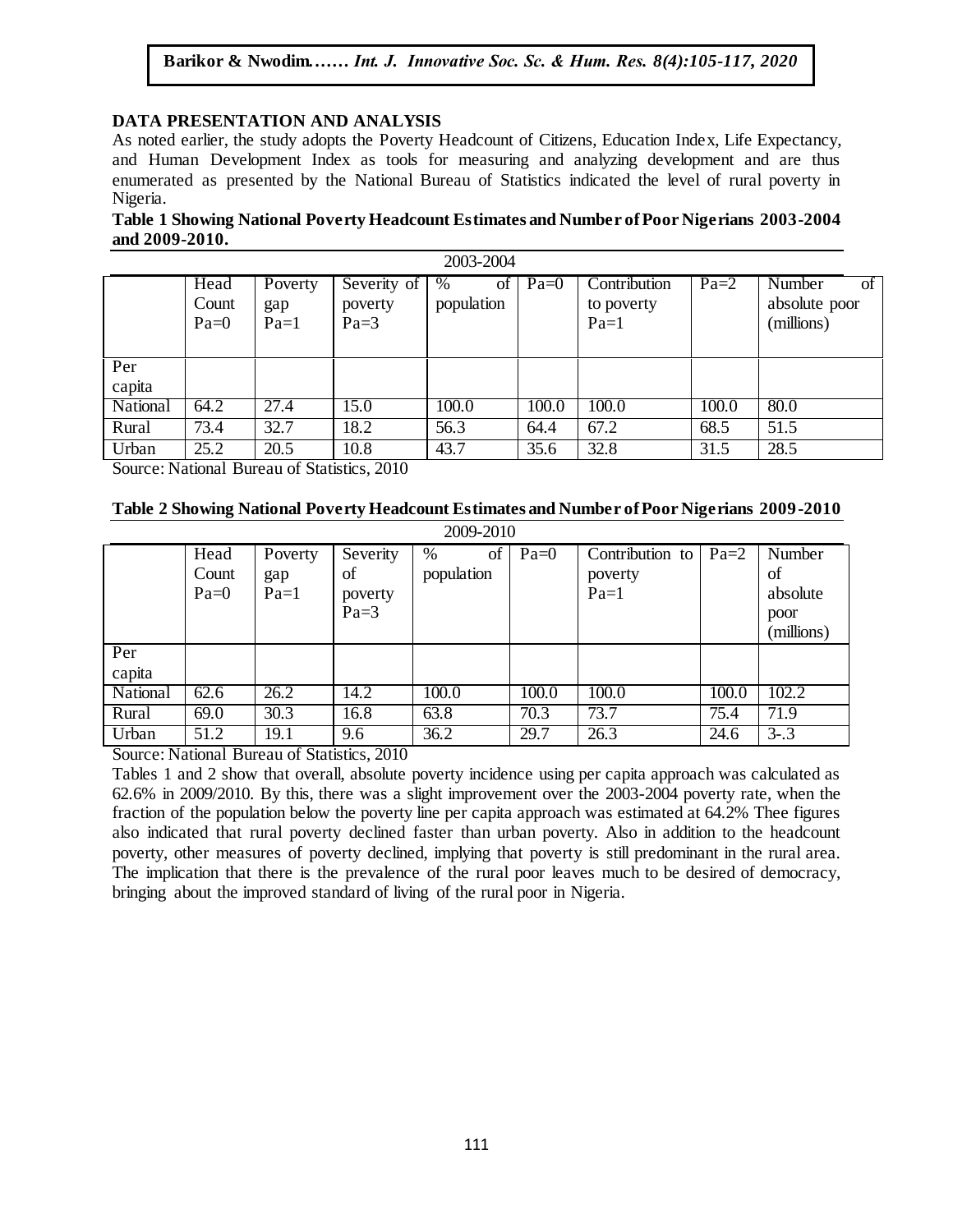| <b>STATE</b>       | Table 5: Showing Equication thuck for 2015 and 2010 by Blacks<br>EI(2016) | Previous EI (2013) | Difference |
|--------------------|---------------------------------------------------------------------------|--------------------|------------|
| <b>ABIA</b>        | 0.8808                                                                    | 0.9477             | $-0.0669$  |
| <b>ADAMAWA</b>     | 0.6606                                                                    | 0.7672             | 0.1066     |
| <b>AKWA IBOM</b>   | 0.9053                                                                    | $0 - 9477$         | $-0.0424$  |
| <b>ANAMBRA</b>     | 0.921                                                                     | 0.9682             | $-0,0472$  |
| <b>BAUCHI</b>      | 0.4145                                                                    | 0.5142             | $-0.0997$  |
| <b>BAYELSA</b>     | 0.9259                                                                    | 0.9663             | $-0.0404$  |
| <b>BENUE</b>       | 0.8061                                                                    | 0.8558             | $-0.0497$  |
| <b>BORNO</b>       | 0.5871                                                                    | 0.4819             | 0.1052     |
| <b>CROSS RIVER</b> | 0.8574                                                                    | 0.9814             | $-0.124$   |
| <b>DELTA</b>       | 0.9058                                                                    | 0.9695             | $-0.0637$  |
| <b>EBONYI</b>      | 0.7628                                                                    | 0.8009             | $-0.0381$  |
| <b>EDO</b>         | 0.8486                                                                    | 0.9598             | $-0.0381$  |
| <b>EKITI</b>       | 0.8944                                                                    | 0.9414             | $-0.047$   |
| <b>ENUGU</b>       | 0.8936                                                                    | 0.9339             | $-0.0403$  |
| <b>GOMBE</b>       | 0.4923                                                                    | 0.5467             | $-0.0544$  |
| <b>IMO</b>         | 0.9159                                                                    | 0.9511             | $-0.0352$  |
| <b>JIGAWA</b>      | 0.4311                                                                    | 0.4304             | $-0.0007$  |
| <b>KADUNA</b>      | 0.6414                                                                    | 0.8553             | $-0.2137$  |
| <b>KANO</b>        | 0.4957                                                                    | 0.595              | $-0.0993$  |
| <b>KATSINA</b>     | 0.4395                                                                    | 0.5419             | $-0.1024$  |
| <b>KEBBI</b>       | 0.3955                                                                    | 0.4472             | $-0.0517$  |
| <b>KOGI</b>        | 0.8572                                                                    | 0.9071             | $-0.0499$  |
| <b>KWARA</b>       | 0.6967                                                                    | 0.8334             | $-0.1367$  |
| <b>LAGOS</b>       | 1.0069                                                                    | 1.0365             | 0.0296     |
| <b>NASARAWA</b>    | 0.7861                                                                    | 0.8415             | $-0.0554$  |
| <b>NIGER</b>       | 0.5594                                                                    | 0.6869             | $-0.1273$  |
| <b>OGUN</b>        | 0.7797                                                                    | 0.9331             | $-0.1534$  |
| <b>ONDO</b>        | 0.8709                                                                    | 0.9102             | $-0.0393$  |
| <b>OSUN</b>        | 0.8551                                                                    | 0.926              | $-0.0709$  |
| <b>OYO</b>         | 0.683                                                                     | 0.8523             | $-0.1693$  |
| <b>PLATEAU</b>     | 0.7659                                                                    | 0.8895             | $-0.1236$  |
| <b>RIVERS</b>      | 0.9512                                                                    | 1.0334.            | $-0.1119$  |
| <b>SOKOTO</b>      | 0.3336                                                                    | 0.507              | $-0.1734$  |
| <b>TARABA</b>      | 0.7551                                                                    | 0.7646             | $-0.0095$  |
| YOBE               | 0.3295                                                                    | 0.3703             | $-0.0408$  |
| <b>ZAMFARA</b>     | 0.4238                                                                    | 0.605              | $-01812$   |
| <b>FCT</b>         | 0.8152                                                                    | 0.9218             | $-0.1066$  |
| <b>NIGERIA</b>     | 0.7966                                                                    | 0.8139             | $-0.0173$  |

Table 3. Showing Education Index for 2013 and 2016 by States

Source: National Bureau of Statistics, 2010

Table 3 showing the Education Index of Nigeria for 2013 and 2016 is an indication of the low level of education attainment of citizens of the country according to the different states. It is also indicative of the reality that the education index of virtually all the states in the country was measured to have been low. The implication of these figures is the low human capacity of the citizenry which goes a long way to illustrate the level of human development of the citizenry.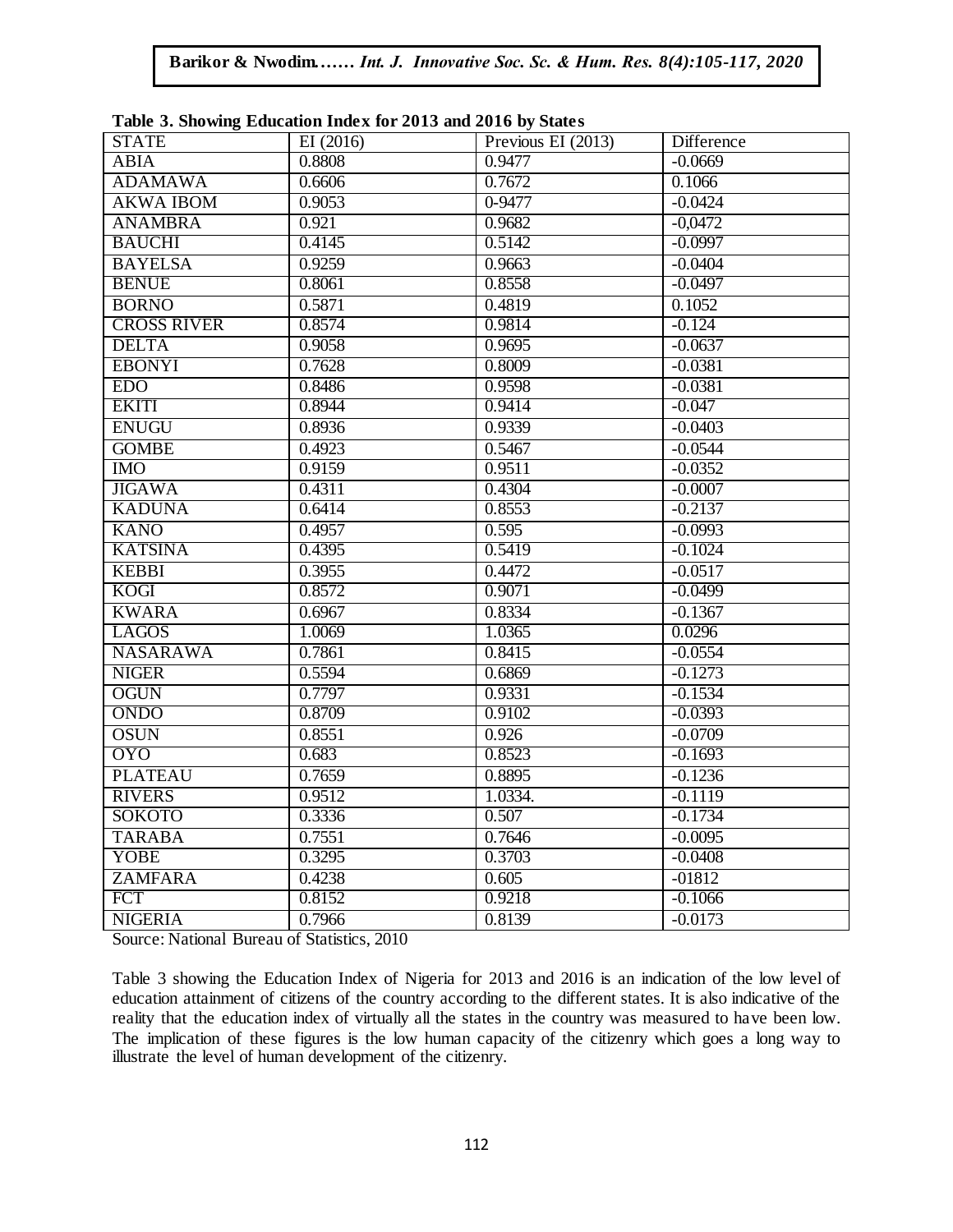|               | Tuble is one wing I overly incluence by because and Equip- |          |  |  |  |  |  |
|---------------|------------------------------------------------------------|----------|--|--|--|--|--|
| <b>SECTOR</b> | <b>POOR</b>                                                | NON-POOR |  |  |  |  |  |
| Urban         | 43.1                                                       | 56.9     |  |  |  |  |  |
| Rural         | 63.8                                                       | 36.2     |  |  |  |  |  |
| Total         | 54.7                                                       | 45.3     |  |  |  |  |  |
| South-South   | 51.1                                                       | 48.9     |  |  |  |  |  |
| South East    | 34.2                                                       | 65.8     |  |  |  |  |  |
| South West    | 43.0                                                       | 57.0     |  |  |  |  |  |
| North Central | 63.3                                                       | 36.7     |  |  |  |  |  |
| North East    | 67.3                                                       | 32.7     |  |  |  |  |  |
| North West    | 63.9                                                       | 36.1     |  |  |  |  |  |
| Total         | 54.7                                                       | 45.3     |  |  |  |  |  |

|  |  | Table 4. Showing Poverty Incidence by Sector and Zone |  |  |  |
|--|--|-------------------------------------------------------|--|--|--|
|  |  |                                                       |  |  |  |

Source: National Bureau of Statistics, 2010.

Table 4 showing poverty incidence by sector indicates that the urban poor was 43.1% while the non-poor was 56.9%. The rural poor was 63.8% while the non-poor was 36.2%. Spreading it across the geopolitical zones indicates that in the South-South, there were 51.1% poor and 48.9% non-poor; South East 34.2% poor and 65.8% non-poor, South West, 43.0% poor and57.0% non-poor; North Central, 63.3% poor and 36.7% non-poor, North East 67.3% poor and 36.1% non-poor, while the North West consisted of 63.9% poor and 36.1% non-poor.

| <b>COPING MECHANISM</b>           | $\frac{0}{0}$ |
|-----------------------------------|---------------|
| Reduced number of meals           | 25.27         |
| Informal borrowing from friends   | 16.54         |
| Substitute meals with fruits      | 10.83         |
| Reducing other household items    | 5.85          |
| Other piece -work                 | 5.17          |
| Work - on food for work programme | 4.60          |
| Asking from friends               | 4.21          |
| Others                            | 3.60          |
| Wild food                         | 3.16          |
| Relief food supplies              | 2.87          |
| Sale of assets                    | 2.84          |
| Formal borrowing                  | 1.73          |
| Religious assistance              | 1.56          |
| Petty vending                     | 0.86          |
| Pulling children out of school    | 0.41          |
| NGO assistance                    | 0.14          |
| Public begging                    | 0.09          |
| Total                             | 100.00        |

**Table 5. Showing Primary Coping Mechanism for Poverty**  $A_{\rm{max}}$  is the  $M_{\rm{max}}$  interaction social social social social social social social social social social social social social social social social social social social social social social social social social social

Source: National Bureau of Statistics, 2010.

Table **5** indicates the basic coping strategies adopted by the citizens in mitigating the effects of poverty.. The various strategies are reduction in the number of meals, 25.27%; informal borrowing from friends, 16.54%; substituting meals with fruits, 10.83; reducing other household items, 5.85%; other piece work, 5.17% work on food for work programme, 4.60%; asking from friends, 4.21%. Other strategies are: wild food, 3.16%; relief food supplies, 2.87%; sales of assets, 2.84%; formal borrowing, 1.73%; religious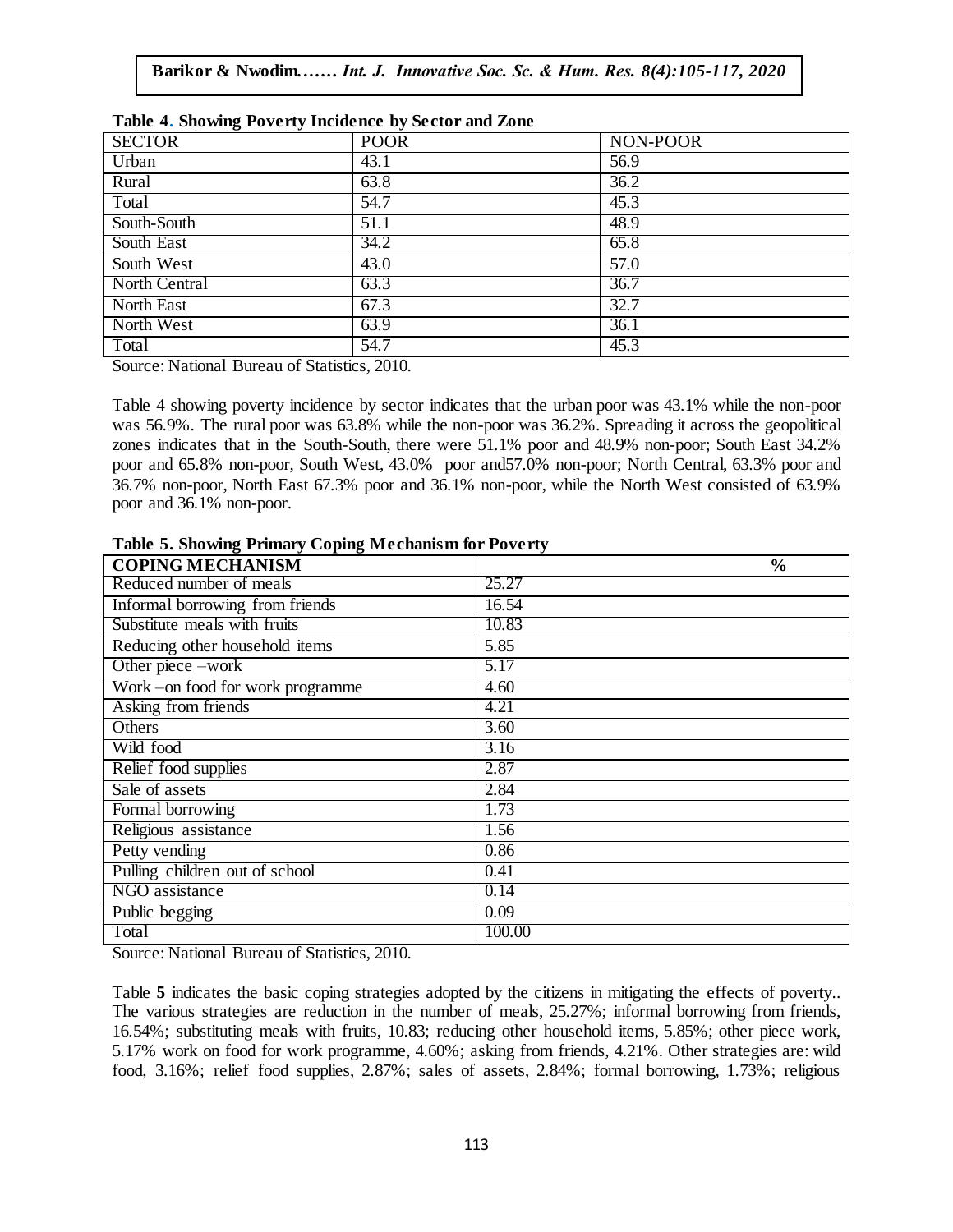assistance, 1.56%; petty vending, 0.86%; pulling children out of school,0.41%; NGO assistance, 0.14% and public begging,  $0.09\%$ .

| THEN YOU WILL LONG IN POVOITY IN YOUR 1900 HOU I |                  |                                    |               |  |  |  |  |
|--------------------------------------------------|------------------|------------------------------------|---------------|--|--|--|--|
| <b>YEAR</b>                                      | <b>POVERTY</b>   | <b>ESTIMATED TOTAL   POULATION</b> | IN            |  |  |  |  |
|                                                  | <b>INCIDENCE</b> | <b>POPULATION</b>                  | <b>POVERY</b> |  |  |  |  |
| 1980                                             | 28.1             | 65m                                | 18.26m        |  |  |  |  |
| 1985                                             | 46.3             | 75m                                | 34.73m        |  |  |  |  |
| 1992                                             | 42.7             | 91.5m                              | 39.07m        |  |  |  |  |
| 1996                                             | 65.6             | 102.3m                             | 67.11m        |  |  |  |  |
| 2004                                             | 54.4             | 126.3m                             | 68.70m        |  |  |  |  |

|  |  |  | Table 6. Showing Trends in poverty levels 1980-2004 |
|--|--|--|-----------------------------------------------------|
|  |  |  |                                                     |

Source: National Bureau of Statistics, 2010.

Table 6 showing poverty trends levels from 1980 to 2004 shows that in 1980, at a population of 65m, 18.26m people were poor in Nigeria giving poverty incidence of 28.1%. In 1985, there was an estimated population of 75m with a population of 34.73m in poverty. In 1995, the population estimated of 91.5m had 39.07m n poverty. By 1996, there were 102.3m people with 67.11 m people living in poverty making a poverty incidence of  $65.6\%$ . In 2004, with a population of 126.3m,  $68.70m$  were poor resulting to a poverty incidence of 54.4%. This is indicative of the increasing poverty rate of the country over the years even as a new report by the World Poverty Clock shows that Nigeria has overtaken India as the country with the most extreme poor people in the world. The Report indicates that as at 2020, 86.9m Nigerians out of the estimated 180 million populations are living in extreme poverty representing nearly 50% of the poverty incidence (Kazeem, 2020).

| o                 | $\bullet$            |                 |                 |
|-------------------|----------------------|-----------------|-----------------|
| <b>STATE</b>      | LIFE EXPECTANCY MALE |                 | <b>FEMALE</b>   |
|                   | <b>AT BIRTH</b>      |                 |                 |
| <b>ABIA</b>       | 52                   | 49              | 53              |
| <b>ADAMAWA</b>    | 43                   | $\overline{42}$ | 44              |
| <b>AKWA IBOM</b>  | 51                   | 49              | 52              |
| <b>ANABRA</b>     | $\overline{48}$      | 47              | $\overline{50}$ |
| <b>BAUCHI</b>     | 45                   | 44              | 48              |
| <b>BAYELSA</b>    | 50                   | 47              | 53              |
| <b>BENUE</b>      | 47                   | 46              | 50              |
| <b>BORNO</b>      | 43                   | 42              | 48              |
| <b>CROS RIVER</b> | $\overline{54}$      | $\overline{51}$ | $\overline{56}$ |
| <b>DELTA</b>      | 49                   | 48              | $\overline{50}$ |
| <b>EBONYI</b>     | 48                   | 47              | $\overline{52}$ |
| <b>EDO</b>        | 50                   | 48              | 51              |
| <b>EKITI</b>      | $\overline{53}$      | 51              | $\overline{55}$ |
| <b>ENUGU</b>      | 52                   | 49              | 53              |
| <b>GOMBE</b>      | 48                   | 45              | 49              |
| <b>IMO</b>        | 53                   | 51              | 54              |
| <b>JIGAWA</b>     | 47                   | 44              | 48              |
| <b>KADUNA</b>     | 45                   | 43              | 48              |
| <b>KANO</b>       | 47                   | 46              | 49              |
| <b>KATSINA</b>    | 49                   | 47              | 51              |
| <b>KEBBI</b>      | $\overline{52}$      | 49              | $\overline{53}$ |
| <b>KOGI</b>       | 46                   | 45              | 48              |

#### **Table 7. Showing Life Expectancy in Nigeria**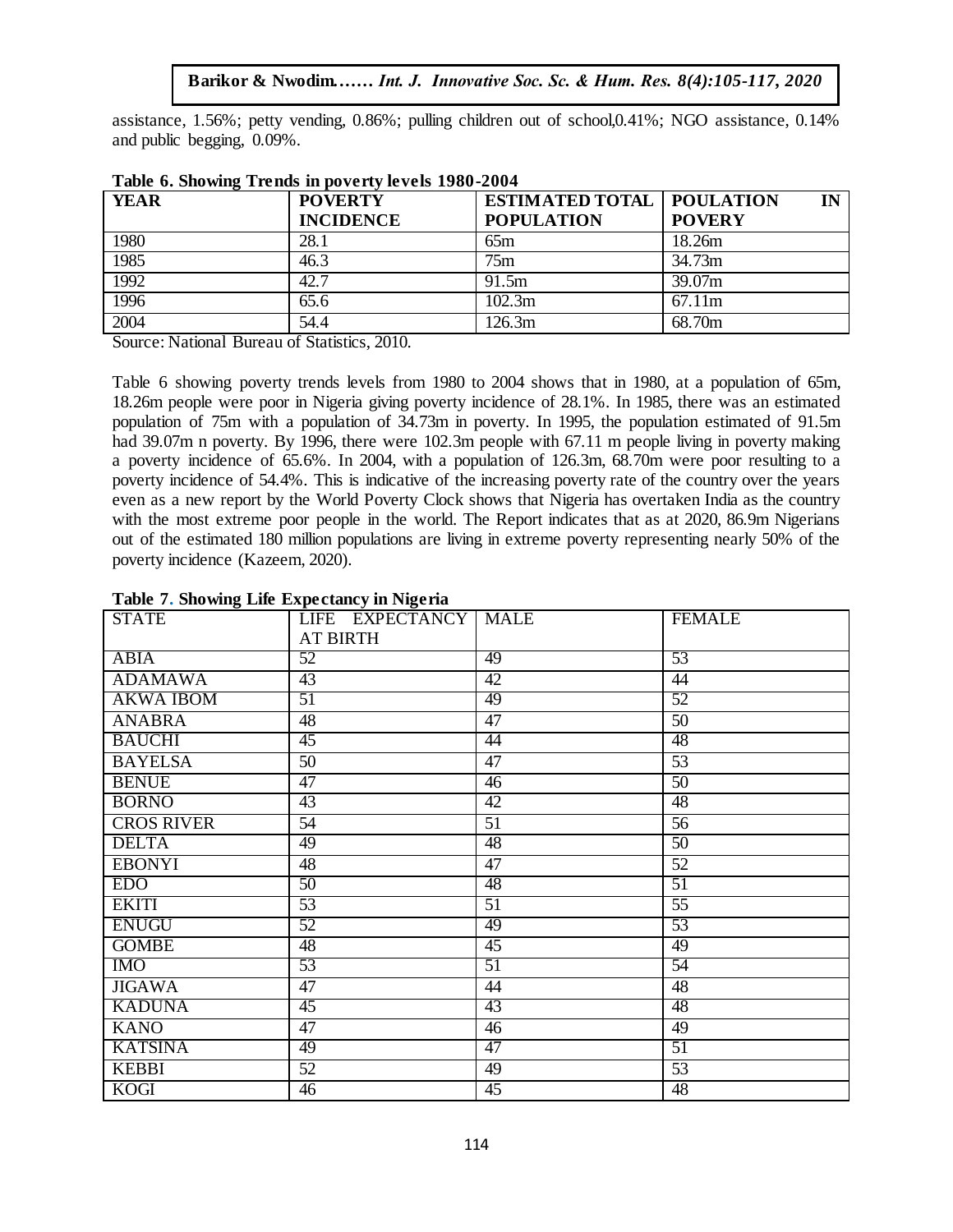| <b>KWARA</b>     | 42 | 49 | 54                                           |  |  |  |  |  |  |
|------------------|----|----|----------------------------------------------|--|--|--|--|--|--|
| <b>LAGOS</b>     | 49 | 48 | 51                                           |  |  |  |  |  |  |
| <b>NASSARAWA</b> | 50 | 46 | 52                                           |  |  |  |  |  |  |
| <b>NIGER</b>     | 50 | 47 | 53                                           |  |  |  |  |  |  |
| <b>OGUN</b>      | 53 | 51 | $\overline{55}$                              |  |  |  |  |  |  |
| <b>ONDO</b>      | 52 | 50 | 54                                           |  |  |  |  |  |  |
| <b>OSUN</b>      | 52 | 50 | 54                                           |  |  |  |  |  |  |
| <b>OYO</b>       | 51 | 49 | 52                                           |  |  |  |  |  |  |
| <b>PLATAEU</b>   | 46 | 43 | 47                                           |  |  |  |  |  |  |
| <b>RIVERS</b>    | 47 | 46 | 49                                           |  |  |  |  |  |  |
| <b>SOKOTO</b>    | 50 | 48 | 51                                           |  |  |  |  |  |  |
| <b>TARABA</b>    | 47 | 46 | 50                                           |  |  |  |  |  |  |
| <b>YOBE</b>      | 44 | 42 | 46                                           |  |  |  |  |  |  |
| <b>ZAMFARA</b>   | 50 | 48 | 51                                           |  |  |  |  |  |  |
| <b>FCT</b>       | 52 | 50 | 55                                           |  |  |  |  |  |  |
| <b>NATIONAL</b>  | 49 | 47 | 51                                           |  |  |  |  |  |  |
|                  |    |    | <b>Source: National Bureau of Statistics</b> |  |  |  |  |  |  |

Life expectancy is an indicator of the standard of living of individuals in a society. The rate of poverty, access to healthcare, basic social facilities, amongst others go a long way to determine the quality of life access to healthcare, basic social racinues, amongst others go a long way to determine the quality of the of individuals thereby determining their life expectancy and in order words, their development. From the Table above, the various states in Nigeria have different life expectancy. This is as a result of the diverse socio economic conditions that are prevalent in the states. However, the figures show that the national life expectancy for male is 47, while that of the female is 51. The average life expectancy in Nigeria is 49. Obviously, the data reveals that the average life expectancy of 49 is relatively poor and low compared to Obviously, the data reveals that the average life expectancy of 49 is relatively poor and low compared to other democracies, both developed and developing. For instance while the average life expectancy in South Africa in 2017 stood at 63.54, Tunisia had 76.79, Morocco, 76.77; Ghana, 64.17, Zambia, 63.84; Angola, 61.21; Cameroon, 59.39; India 69.73.

From the forgone, any state that alienates the people cannot promote genuine development. From the data obtained for this study, indices for development have declined successively despite the efforts by governments to institute programmes and policies aimed at improving the living standards of the citizenry. There do not seem to be clear cut programmes and policies that are aimed to lift the majority of the citizens out of poverty and that is why the poverty rate and level continue to increase with the widening gap between the rich and the poor increasing.

#### **SUMMARY/CONCLUSION**

From this study, we have identified the reality that development must emancipate the people from political bondage such as those of authoritarianism or dictatorship and so democracy is the viable option that promotes the welfare and interest of the citizenry. Indeed, development is a phenomenon that must be driven by the social will of the people, If this is so, it implies that democracy is the form of government that has the capacity to achieve this. We have understood that when the people participate in the decision making process of the state, there is bound to be stability and better decisions that would promote their welfare. Hence, there is a relationship between democracy and development. However, in the midst of this relationship, and from the study, democracy has failed to bring about the needed development in terms of improving the living conditions and welfare of the citizenry. Development is not *ad hoc* economic growth or accidental improvement n the well-being of the people. It is a planned and conscious efforts and strategy the people must do for themselves and therefore participatory. The brand of democracy that is operational in Nigeria is that which alienates the people from the state. The state machinery is captured by the few privileged class who fight their way to power either by hook or crook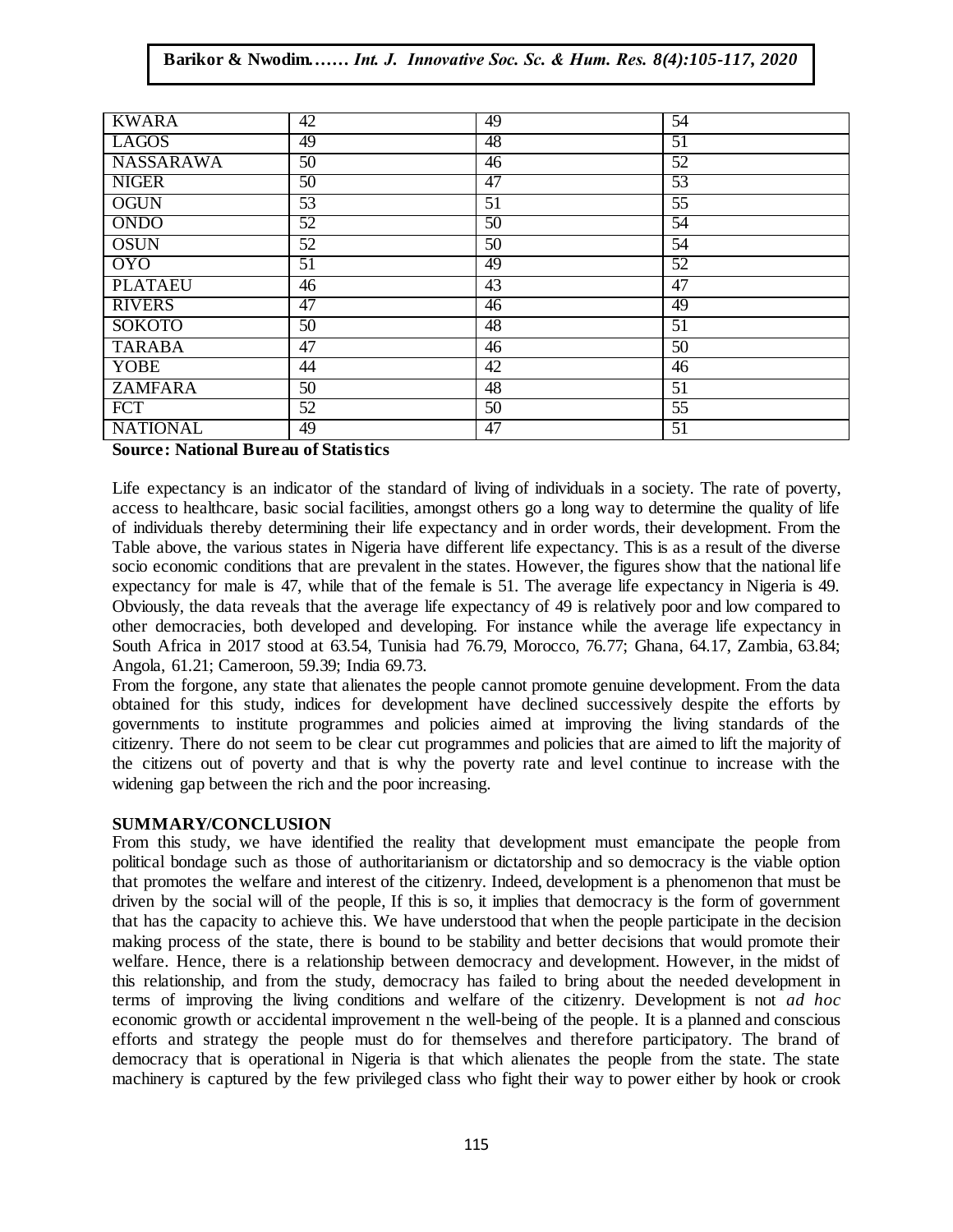and when they get to power they apply the state apparatuses to enrich themselves and their cronies at the presence of the cities was expense of the citizenry.

#### **FINDINGS**

In the course of the study, we observed that there is a wide difference between development and growth. In the course of the study, we observed that there is a wide difference between development and growth.<br>While growth is a quantitative change in a phenomenon, development is a qualitative change that brings about a more durable and enduring effects. The inter relatedness of development and democracy cannot be over emphasized. Both concepts have their bearings on the individuals and both cannot operate in isolation. In other words, democracy breeds development and on the other hand development needs democracy breeds development and on the other hand development needs democracy to be actualized.

#### **RECOMMENDATIONS**

Based on the forgone, we make the following recommendations:

Based on the forgone, we make the following recommendations.<br>Civil society organizations should take the responsibility to mobilize th populace in political activities and the decision making process of the state. This would bring about quality decision \ that would have direct bearing on the lives of the citizenry.

Political leaders and decision makers in the polity should be made to understand that development is about the improvement of the living conditions of the citizenry and their ability to have access to the basic about the improvement of the living conditions of the citizenry and their ability to have access to the basic infrastructure of life.

Efforts aimed at development should be concentrated at the local/grassroots level. This is owing to the reality that the rural populace have been largely neglected in the development efforts of governments, hence their present state of development.

#### **REFERENCES**

- Agara, T. & Okonkwo, C. (2020). Democracy, Good Governance and National Development: A Critical Examination of the Nexus in *NPSA South-South Journal of Political Science*. Vol 1 No. 1 March 2020.
- Ake, C. (1987). "An African Conception of Human Rights". Africa Today Vol. 34. Nos 1 &2.
- Amadi, G. (2019). Political Participation and Stability in Democracy. In O. Nwodim; M.D. Ogali, and E.C. Ndu (eds). *The State, Politics and Development; Essays in Honour of Professor Eme Ekekwe.* Port Harcourt: University of Port Harcourt Press.
- Apostolides, A. & Moncada, S. (2013). *Development Theory and Development in Practice: A Dialogue*. Cyprus: NGO Support Centre Retrieved fro[m www.ngo-sc.org](http://www.ngo-sc.org/).
- Sharela, B.F. (2015). Theories of Development. In *International Journal of Language and Linguistics* Vol 2 No 1 March 2015 Centre for the Promotion of Ideas, U.S.A. Retrieved fro[m www.iijillnet.com](http://www.iijillnet.com/).
- Barnes , S.H.., Allerrbeck, K.R., Farah, B.G. , Heunks, F.J., Inglehart, R,F., Jennings, M.K., Rosemary, L 91979). *Political Action.* Beverly Hills: SAGE.
- Charcote, R. H. (1984). *Theories of Development and Under development*. London: Westview Press.
- Dahl, R. (2000). *On Democracy.* Yale: Yale University Press
- Dalton, R.J,; Shin, D.C.; & Jou, W. (2007). Understanding Democracy: Data from Unlkely Places. In *Journal of Democracy*. Vol. 18. No. 4 pp 143-156.
- Dewey, J. (1924). *The Public and its Problems*. New York. Holt.
- Diamond, L. (1999). *Developing Democracy: Toward Consolidation*. Baltimore: John Hopkins University Press.
- Douglas-Roche M.P. (1979). *What Development Is All About?* Toronto: New Canada Publications.
- Efemni A. O. ed (2002). *Ake and African Development: Selected Issues.* Port Harcourt: Paragraphics.
- Franklin, A. L. & Ebdon C. (2007). Democracy, Public Participation and Budgeting: Mutually Exclusive or Just Exhuasting (pp 84-106). In R.C. Box (ed). *Democracy and Public Administration.* New York: M.E, Shape.
- Fukuyama, F. 92012). *The Origin of Political Order: From Pre-human Times to the French Revolution.* London: Profileeeee Books.
- Held, D. (1981). *Models of Democracy*. Oxford: Polity Press.